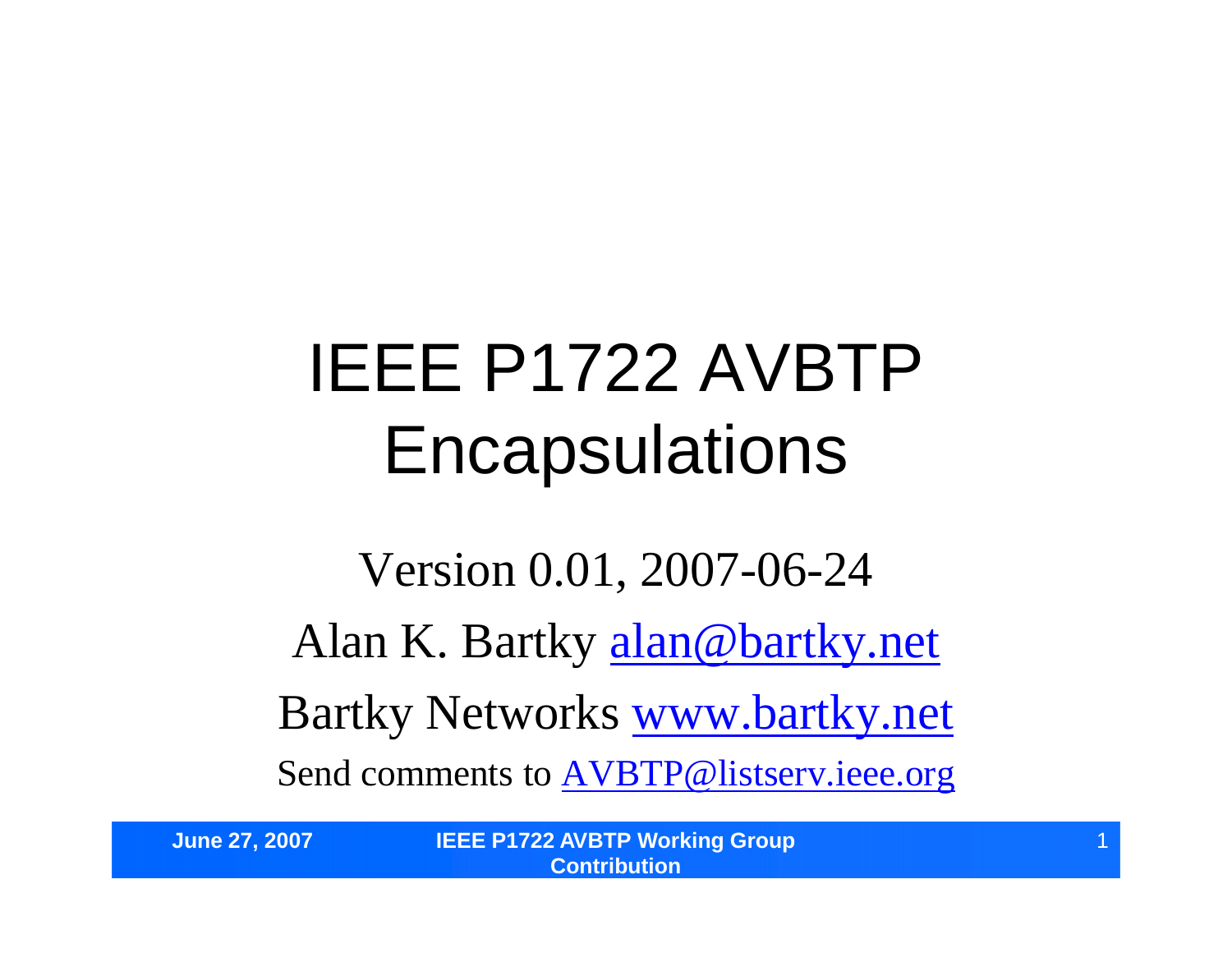# Notice of copyright release

#### • **Notice:**

– This document has been prepared to assist the work of the IEEE P1722 and IEEE 802 Working Groups. It is offered as a basis for discussion and is not binding on the contributing individual(s) or organization(s). The material in this document is subject to change in form and content after further study. The contributor(s) reserve(s) the right to add, amend or withdraw material contained herein.

#### • **Copyright Release to IEEE:**

– The contributor grants a free, irrevocable license to the IEEE to incorporate material contained in this contribution, and any modifications thereof, in the creation of an IEEE Standards publication; to copyright in the IEEE's name any IEEE Standards publication even though it may include portions of this contribution; and at the IEEE's sole discretion to permit others to reproduce in whole or in part the resulting IEEE Standards publication. The contributor also acknowledges and accepts that this contribution may be made public by the IEEE P1722 Working Group or the IEEE 802 Working Group.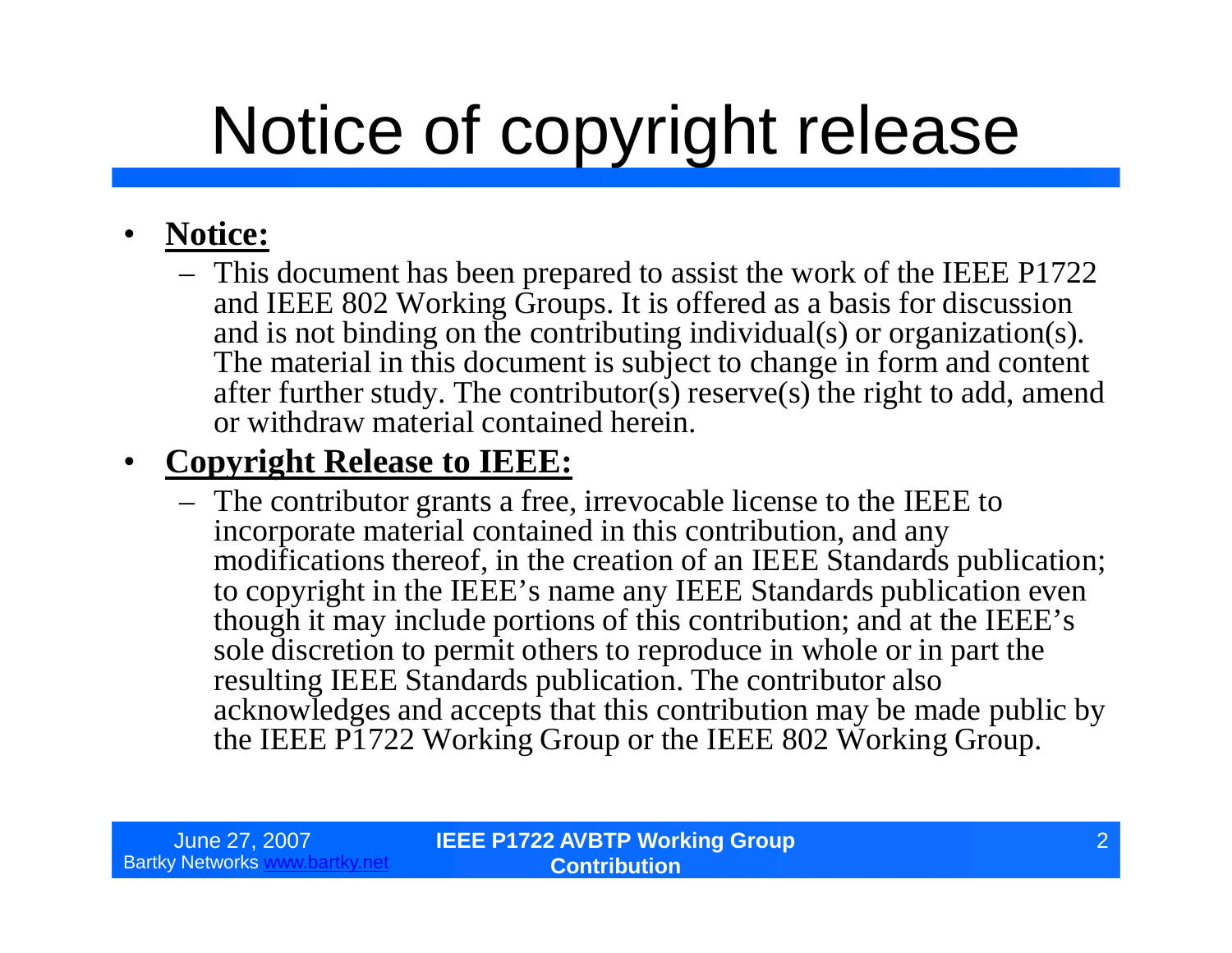#### Revision History

| <b>Rev</b> | <b>Date</b> | <b>Comments</b>                                                                                                                                                                                                                                                                                                                                                      |
|------------|-------------|----------------------------------------------------------------------------------------------------------------------------------------------------------------------------------------------------------------------------------------------------------------------------------------------------------------------------------------------------------------------|
| 0.01       | 2007-06-24  | First version using formats and notes based on what probably will start going into the<br>draft P1722 specifications.                                                                                                                                                                                                                                                |
| 0.02       | 2007-06-27  | Added draft proposal for fragmentation for discussion on how to handle large CIP<br>packets broken up into smaller packets for the case of 1394/61883 to AVBTP/61883<br>interworking. Cleaned up some diagrams to correct areas "grey" or white depending<br>on scope of fields versus the diagram (what the diagram was trying to convey as fields<br>of interest). |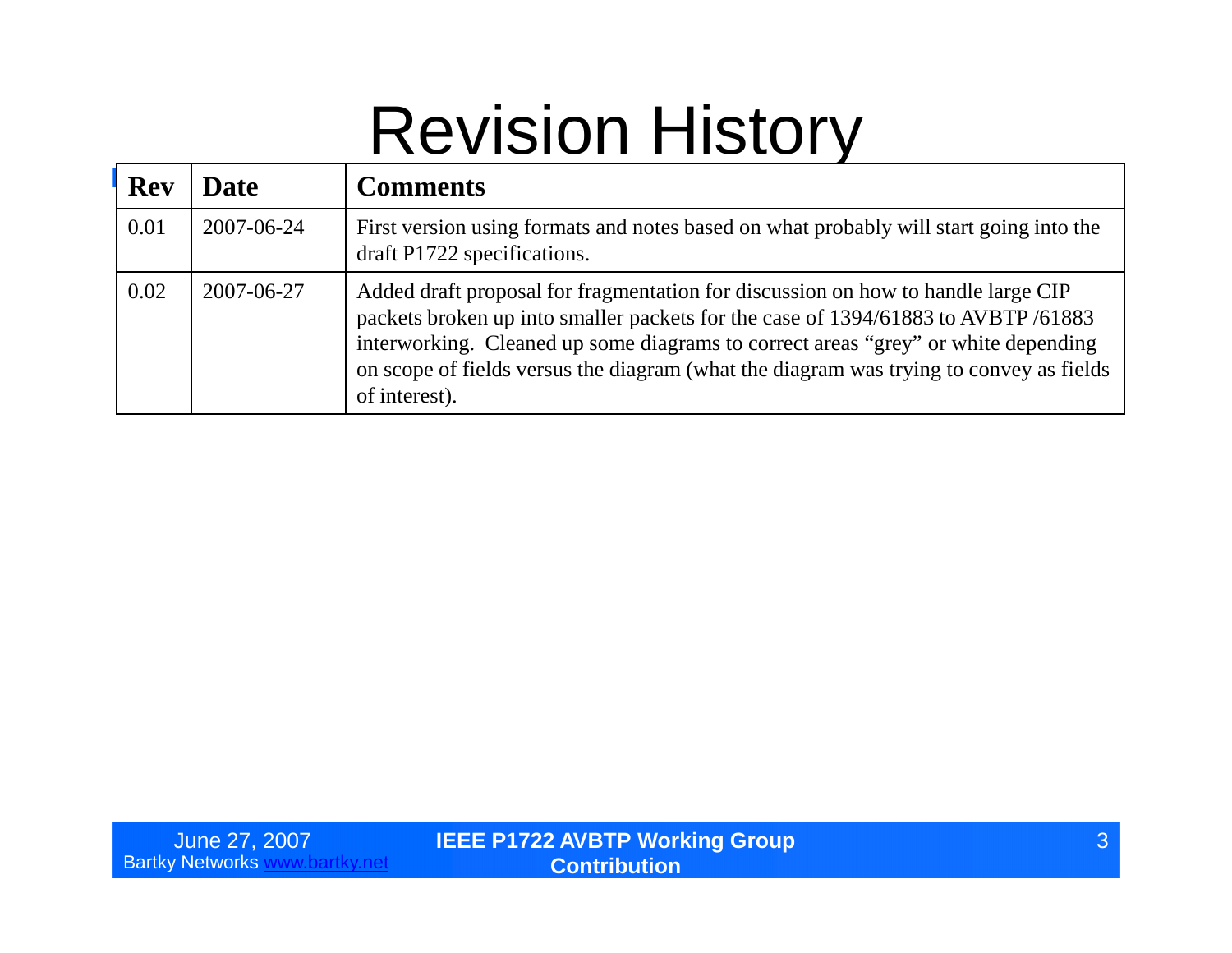#### References:

- Draft AVBTP over IEEE 802.3 AVB stream data format Version 0.02 (Alan Bartky)
	- –http://www.avbtp.org/contributions/avbtp-bartkyproposed-stream-data-format-v0-02-2007-03- 27.pdf
- IEEE P1722 AVBTP assumptions (Alan Bartky)
	- –http://www.avbtp.org/contributions/avbtp-bartkyassumptions-v0-02-2007-06-27.pdf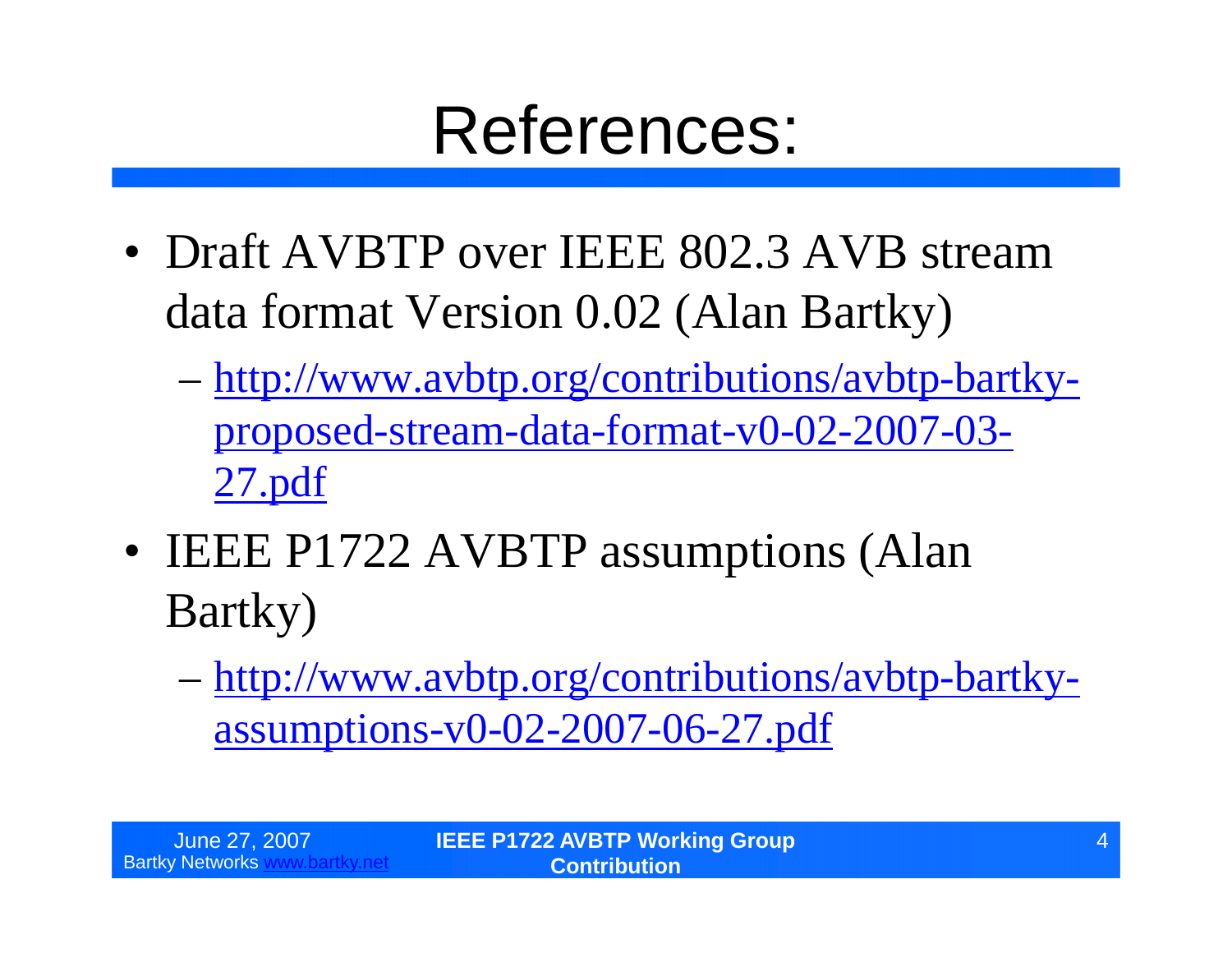# Design Assumptions

- AVBTP shall use 802.1AS for time base
- AVBTP shall be able to react to change in 802.1AS time (user changing time of day, change in Grandmaster, etc. (see 802.1AS assumptions from AVB document)).
- 61883 format over AVBTP will support presentation time in the same manner as 1394/61883 using the  $S\overline{Y}$  field and in 24.576 MHz cycle time based on 802.1AS clock.
	- 61883-4 & 61883-7: Source Packet Header format with 0-127 seconds, 0-7999 8 kHz cycles, 0-3072 24.576 MHz sub-cycles.
	- All other 61883 encapsulations: CIP header format with 0-15 8 kHz cycles, 0- 3072 24.576 MHz sub-cycles.
- AVBTP 61883 presentation time shall be relative to the 802.1AS clock
	- Adapt 1394 AV/C Function Control Protocol (FCP) for use in 61883 over AVBTP.
	- Allow for Proprietary encapsulations via different subtype
	- Allow for other future expansions via different subtypes.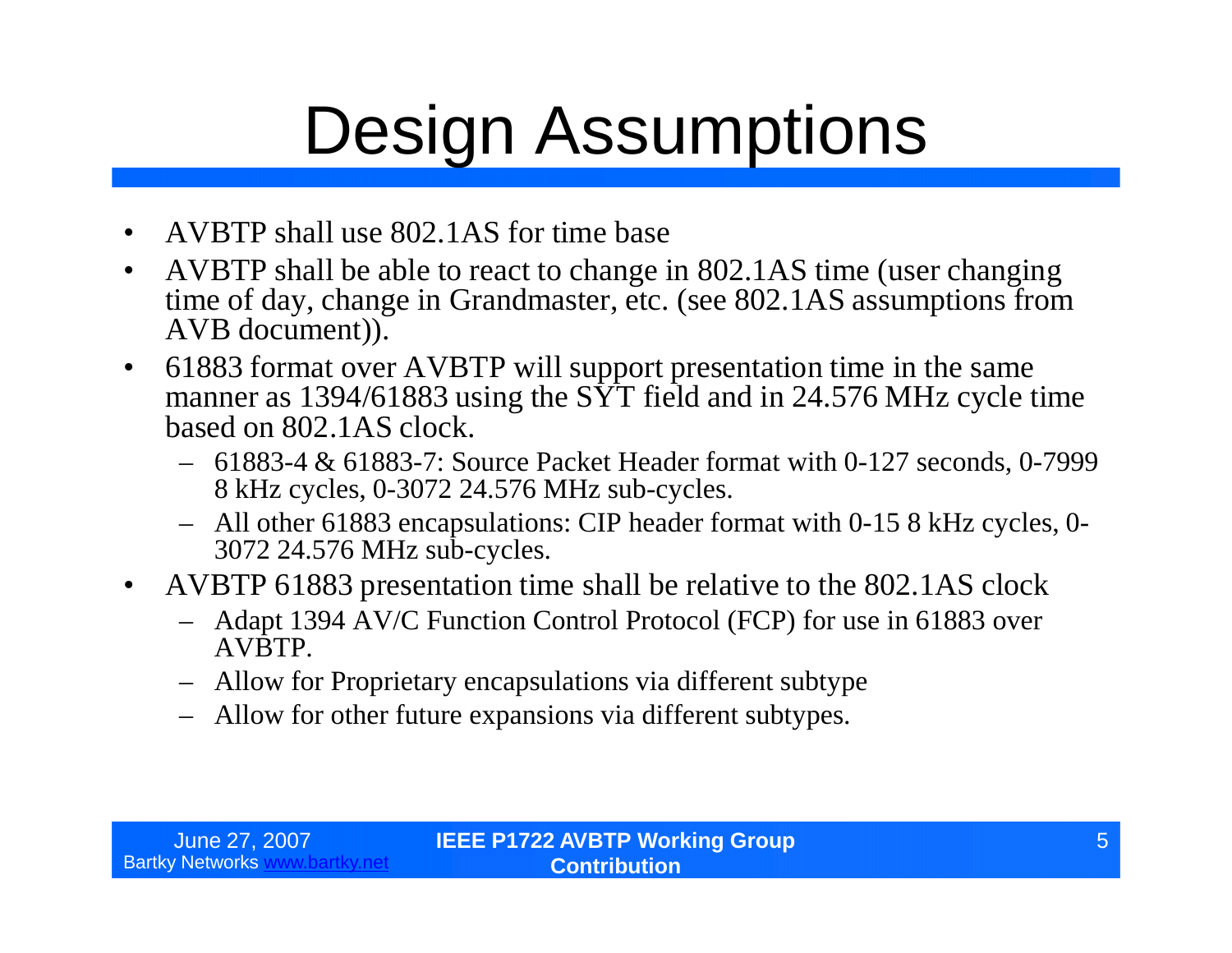- Approved by Consensus:
	- –For AVBTP stream data frames, MAC Destination Addresses shall always be multicast addresses and shall be unique for the Layer 2 network. This address shall be used for stream identification.
	- –For AVBTP stream control frames, MAC Destination Address may be unicast, multicast or broadcast depending on the specification of the usage of each AVBTP control frame.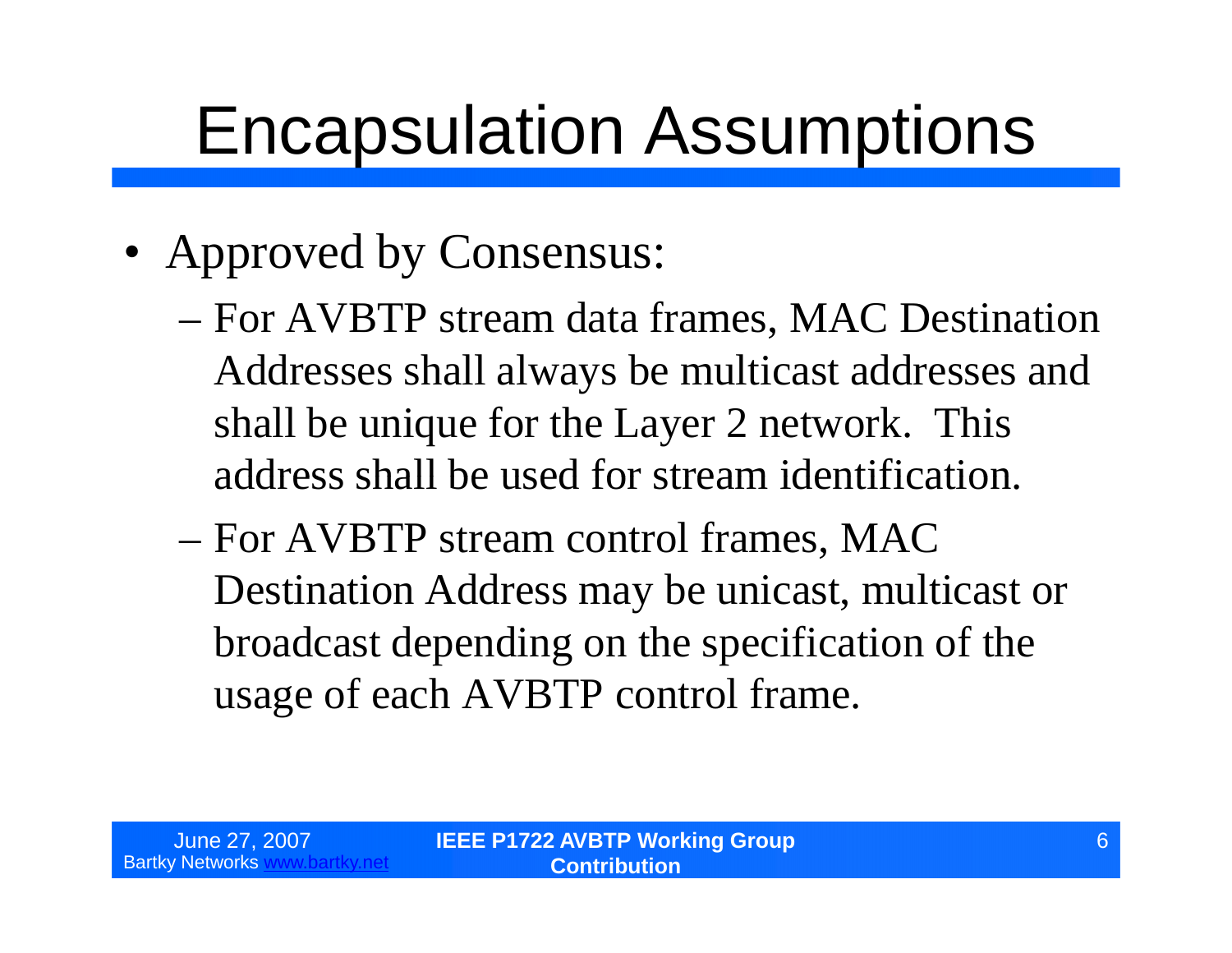- Approved by Consensus:
	- –All talkers shall always send stream data frames with 1st Ethertype field set to 0x8100 for 802.1 P/Q type.
	- –For AVBTP, talkers and controllers are not required to send stream control frames with an 802.1 P/Q tag.
	- –All devices must always be able to accept data and control frames with an 802.1 P/Q tag.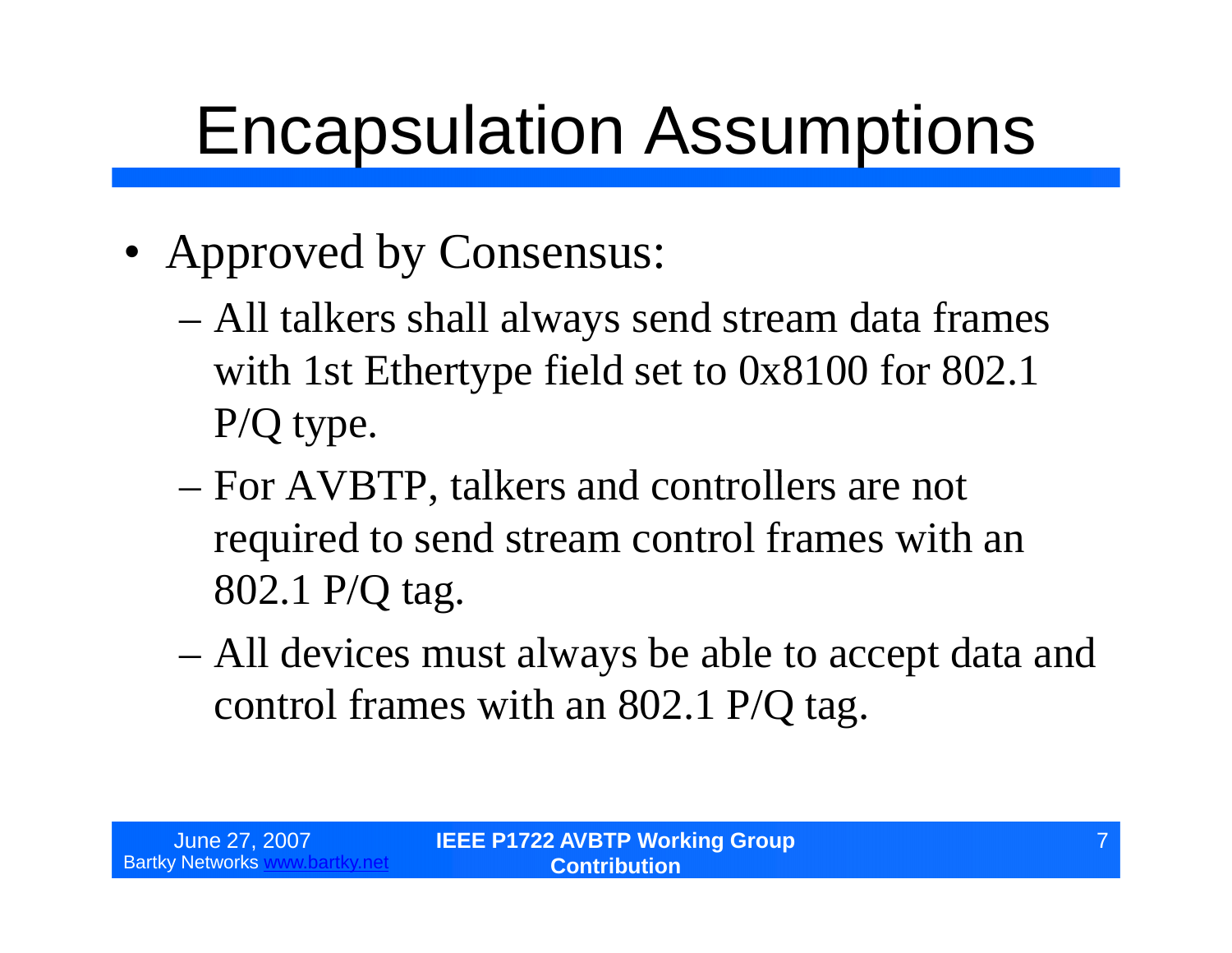- Approved by Consensus:
	- VLAN Identifier (VID), 12 bits:
		- The VID is a VLAN and not a Stream Identifier
		- AVBTP stations must support VLAN ID of zero to send or receive for stream data traffic.
		- AVBTP stations are recommended to support other VLAN IDs, but it is not required.
		- Receiving AVBTP stations not supporting VLANs or if supported and configured for a given set of VLANs shall discard any frames for which it is not a member of the specified VLAN.
	- Canonical Format Indicator (CFI), 1 bit
		- AVBTP will only support CFI of zero.
	- Priority Code Point (PCP), 3 bits:
		- For data streams, AVBTP shall always specify class 5 or class 4 traffic.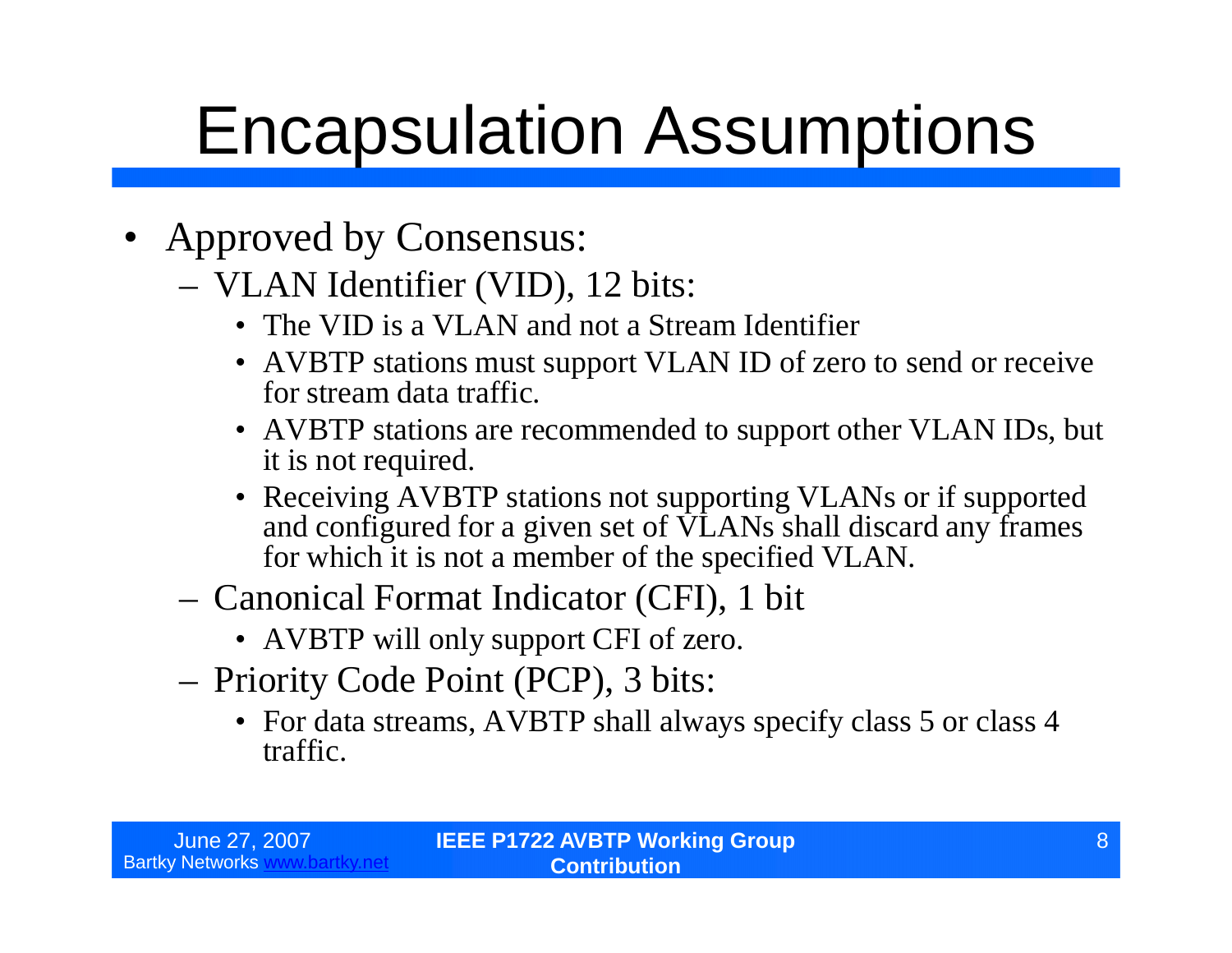- Approved by Consensus:
	- –AVBTP subtype field (8 bits):
		- •0x00: "61883 stream type data"(Editor's note: placeholder name, suggestions welcome)
		- 0x01: "61883 stream type control" (Editor's note: placeholder name, suggestions welcome)
		- $0x02$ :  $AV/C$  control
		- 0x03-0xFD: Reserved for future protocols
		- 0xFE: Extended OUI type (Vendor specific)
		- 0xFF: Reserved for future version of this standard
	- –Subsequent parsing of AVBTP packets shall be based on subtype.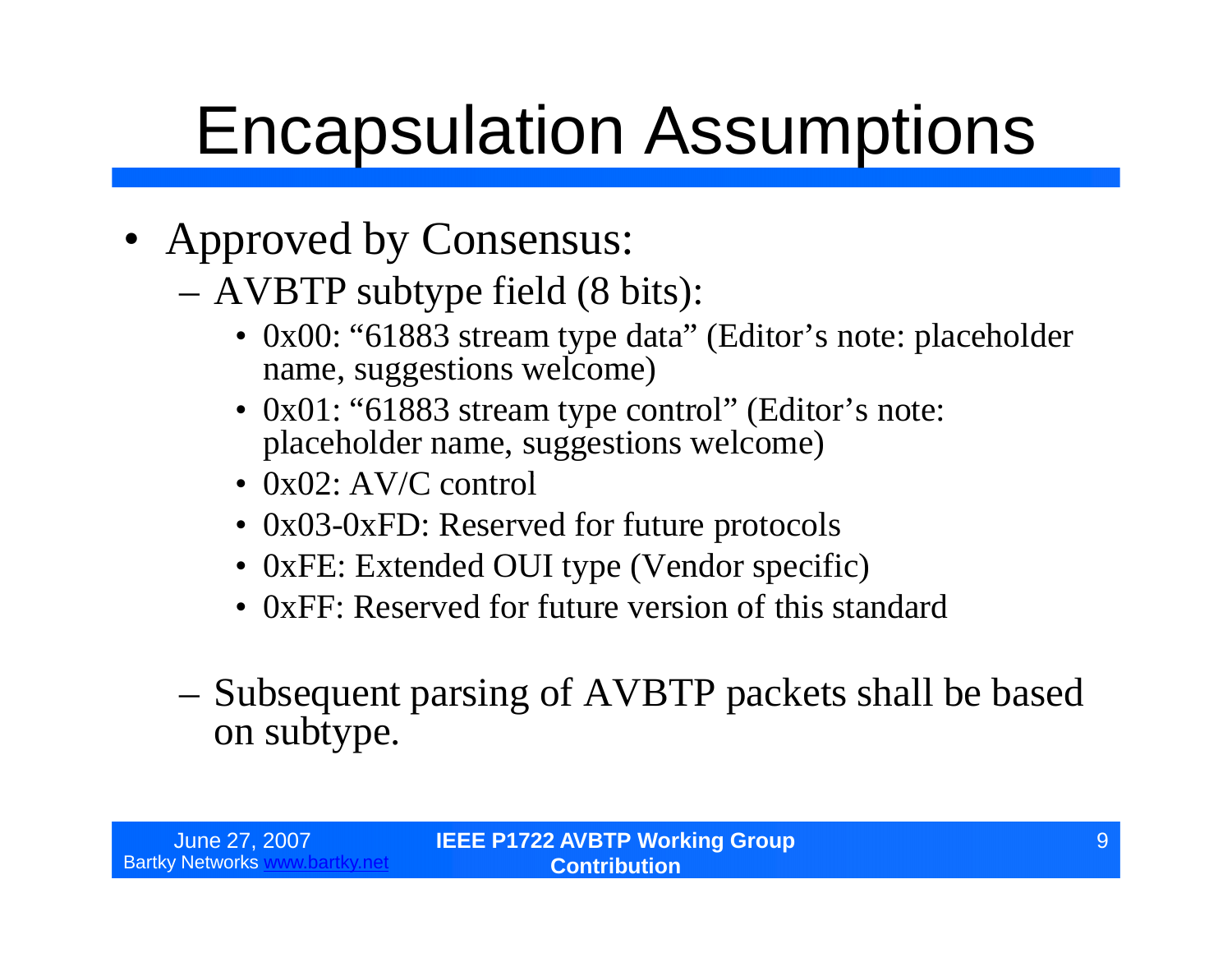- Approved by Consensus:
	- –AVBTP/61883 stream data "other"field (8 bits):
		- $\sim$  >> least significant bit for Timestamp valid
		- $\rightarrow$   $\rightarrow$  other bits reserved.
	- –AVBTP/61883 source timestamp field (32 bits)
		- Data field shall express time related to the 802.1AS Global Clock
		- Format TBD (based on decision from 802.1AS)
		- Full resolution target at  $\sim$  1 second.
	- –Stream Data Length Field 16 bits
		- Same as used in 1394/61883 CIP header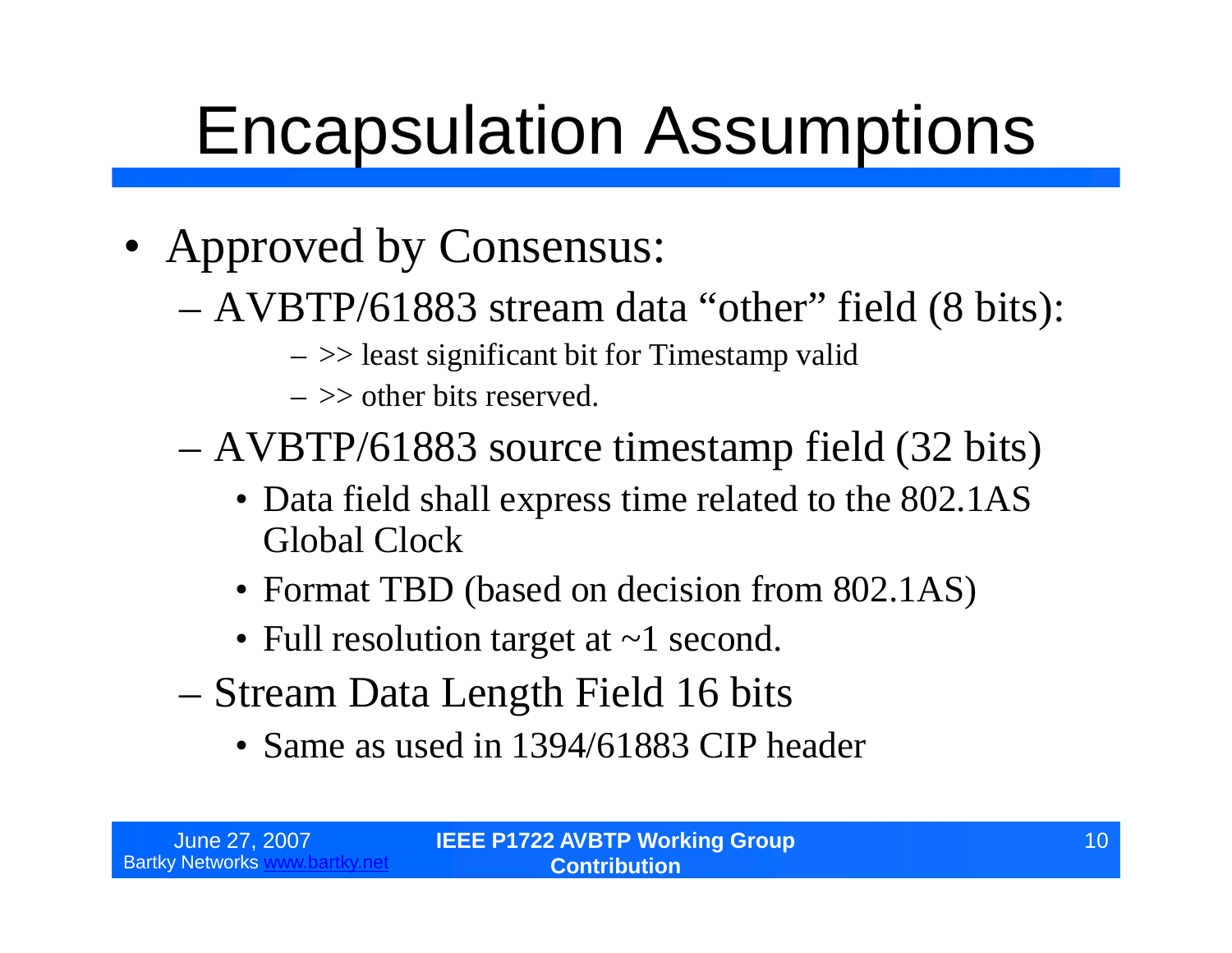- Approved by Consensus:
	- 61883 over AVBTP shall support the same fields using by IEEE 1394 Isochronous data packets
		- Length Field 16 bits
		- Isochronous Data Format (tag) field, 2 bits:
			- Supported by AVBTP:
				- » 00 binary, "data field unformatted"(used by Instrumentation & Industrial Digital Camera (IIDC) 1394 trade association specification)
				- » 01 binary, CIP header is present
			- Not supported by AVBTP:
				- » 10 binary: Reserved by IEEE 1394
				- » 11 binary: Global asynchronous stream packet (GASP) format (Used in 1394 for Serial Bus to Serial Bus bridges)
		- Type code (tcode), 4 bits:
			- Shall be fixed value of 1010 binary (same as 1394 Isochronous packet format)
				- » Set to 0xA on transmit
				- » Ignore on receive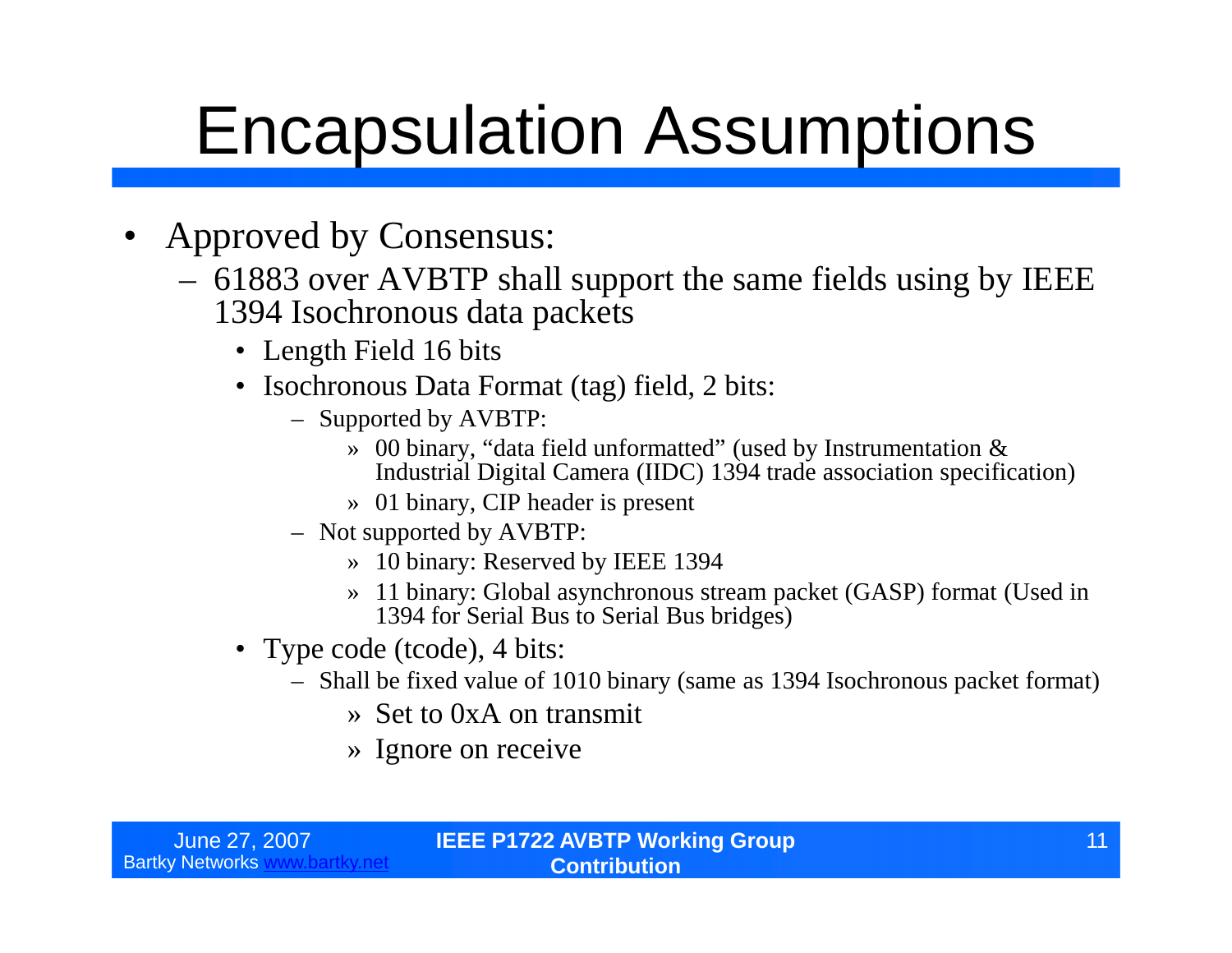- Approved by Consensus:
	- –CIP header 1st quadlet indicator, 2 bits
		- Fixed at 00 binary
	- –Data Block Size (DBS), 8 bits
		- Same definition as currently in 61883, size of Data Blocks in Quadlets
			- $-0$ : 256 quadlets
			- –1-255: 1-255 quadlets
	- –Quadlet Padding Count (QPC), 3 bits
		- For all types of 61883 as defined today, this field is always zero.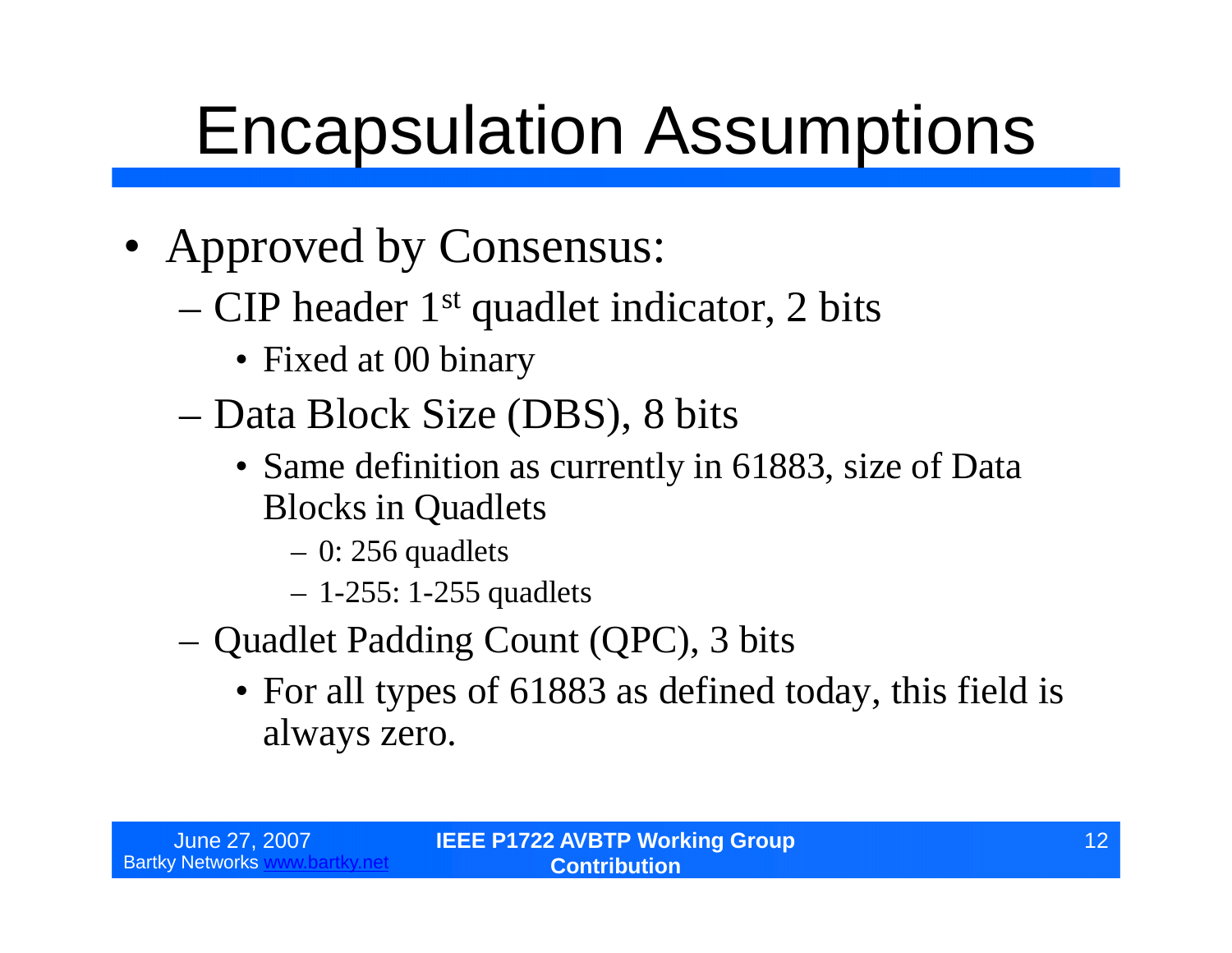- Approved by Consensus:
	- Source Packet Header (SPH) indicator, 1 bit
		- If one
			- –Then AVBTP packet contains 61883-4 or 61883-7 (or future) source packets.
		- If zero
			- –Then AVBTP packet does not contain source packets (contains integer number of Data Blocks)
	- Reserved (Rsv), 2 bits
		- Reserved (currently not used by 1394/61883), set to zero, ignore on receive.
	- –Data Block Count, 8 bits
		- Sequence number of 1<sup>st</sup> Data Block in the packet
		- Same meaning as in 61883 over 1394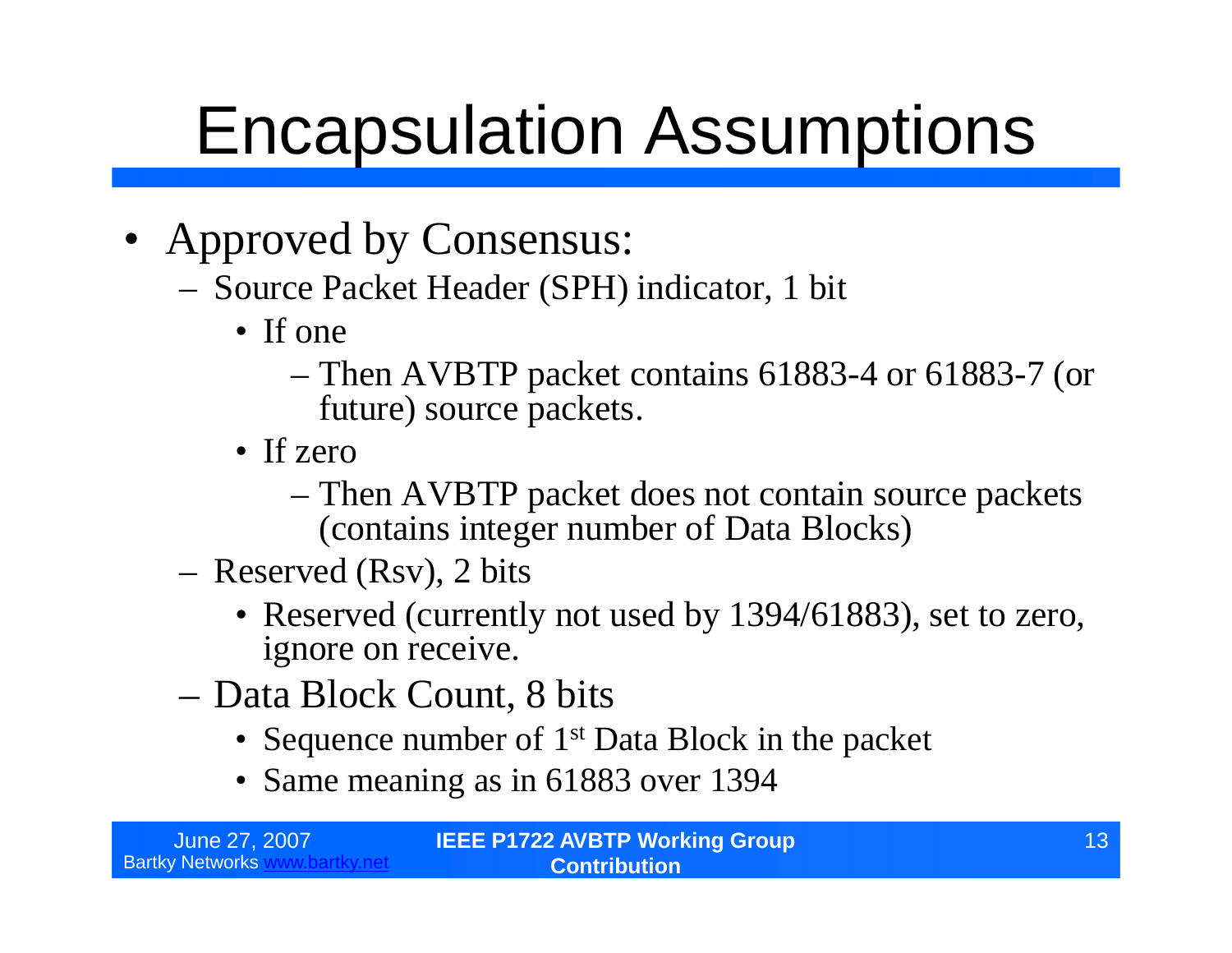- Approved by Consensus:
	- –CIP header 2nd quadlet indicator, 2 bits
		- Fixed at 10 binary
	- –Stream Format, 6 bits
		- Same values as currently defined for 61883
	- –Format Dependent Field (FDF), 8 bits if SPH=0, 24 bits if  $SPH=1$ 
		- Same values as currently defined for 61883
	- –SYT field (1394 cycle time based presentation time for SPH field equals 0)
		- Mandatory for use by AVBTP end stations
		- Same as 1394/61883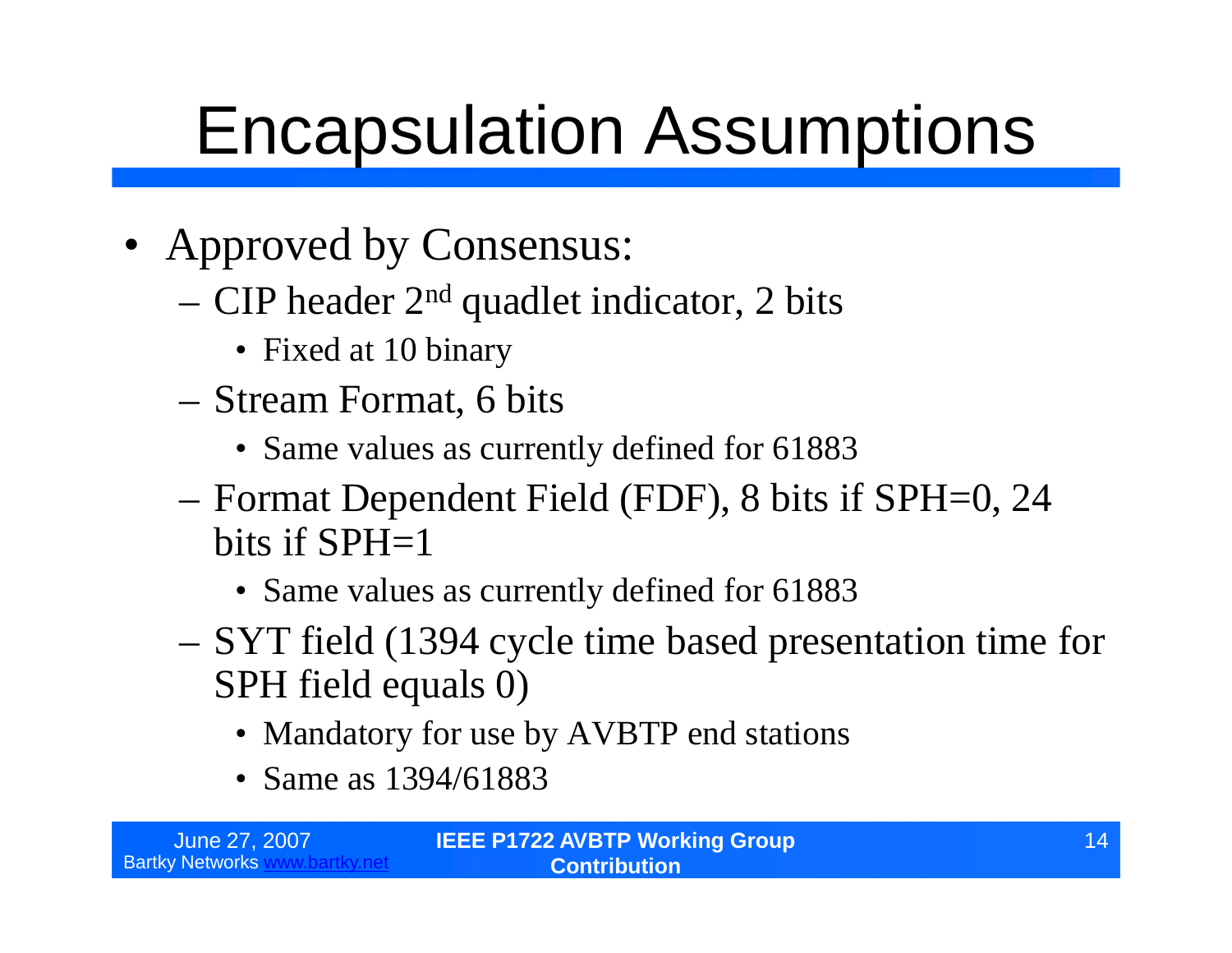- Approved by Consensus:
	- –CIP header 2nd quadlet
	- Channel ID (0-63)
		- 0-30 & 32-63: originating channel ID from 1394 network.
		- 31: originating source is on AVB network (native AVB)
	- Source ID  $(0-63)$ 
		- 0-62 originating Source ID from IEEE 1394 network
		- 63 originating source is on AVB network
	- Reserved (2 bits)
		- Same as 1394/61883
			- » Set to 0 on transmit
			- » Ignore on receive.
	- "sy"field (4 bits) (currently used by 1394 for Digital rights management).
		- Same as 1394/61883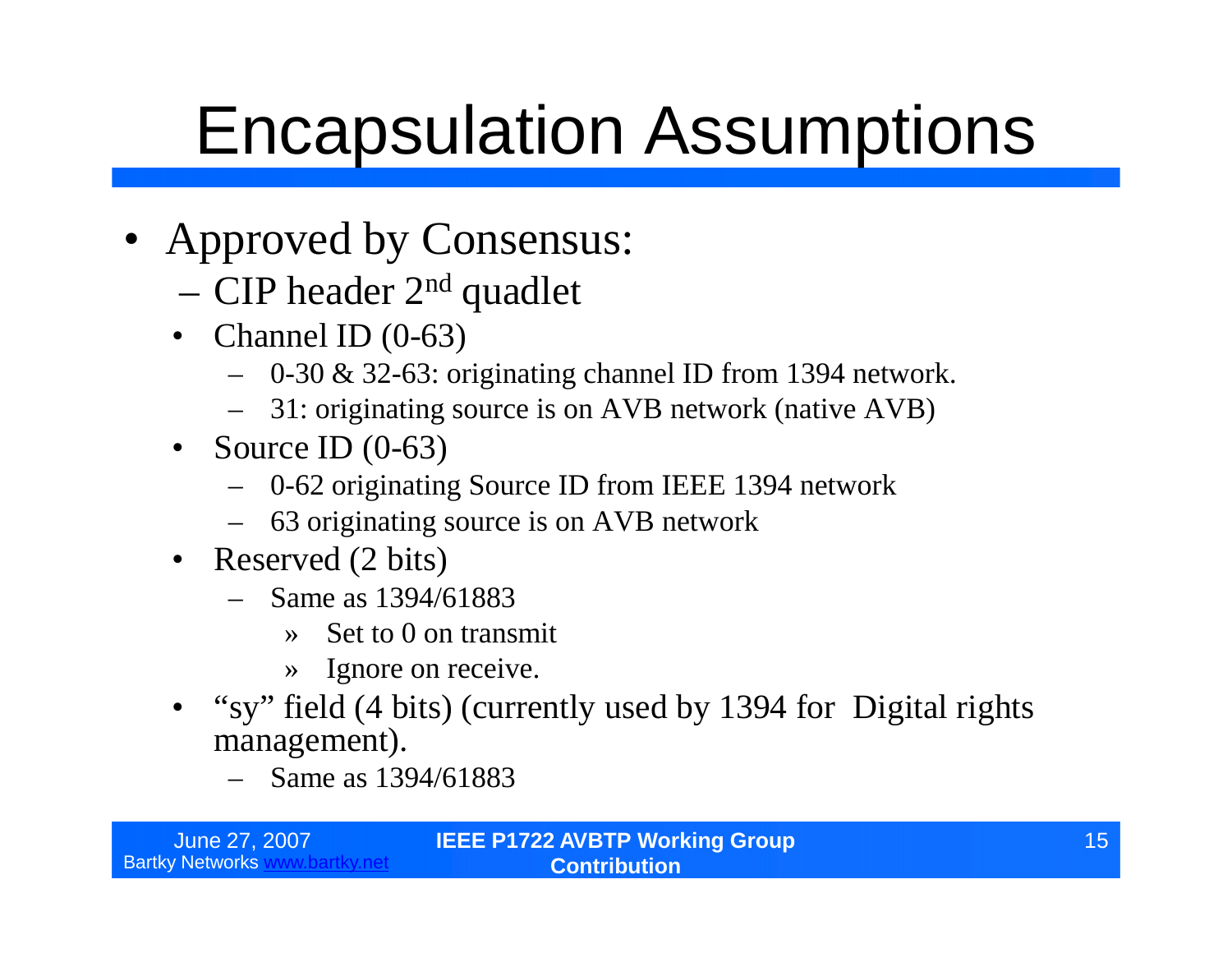- Proposals:
	- –For all class 5 traffic, limit maximum transmission unit size in order to limit total transmission time on and 802.3 100 megabit (including preamble and inter-frame gap to 75% of 125µs)
	- –For all 61883 type traffic, limit maximum data payload to 256 quadlets (1024 bytes)
		- > Editor's note: Needs work. Current consensus to break on event boundaries:
			- –Data Blocks
			- –Source Packets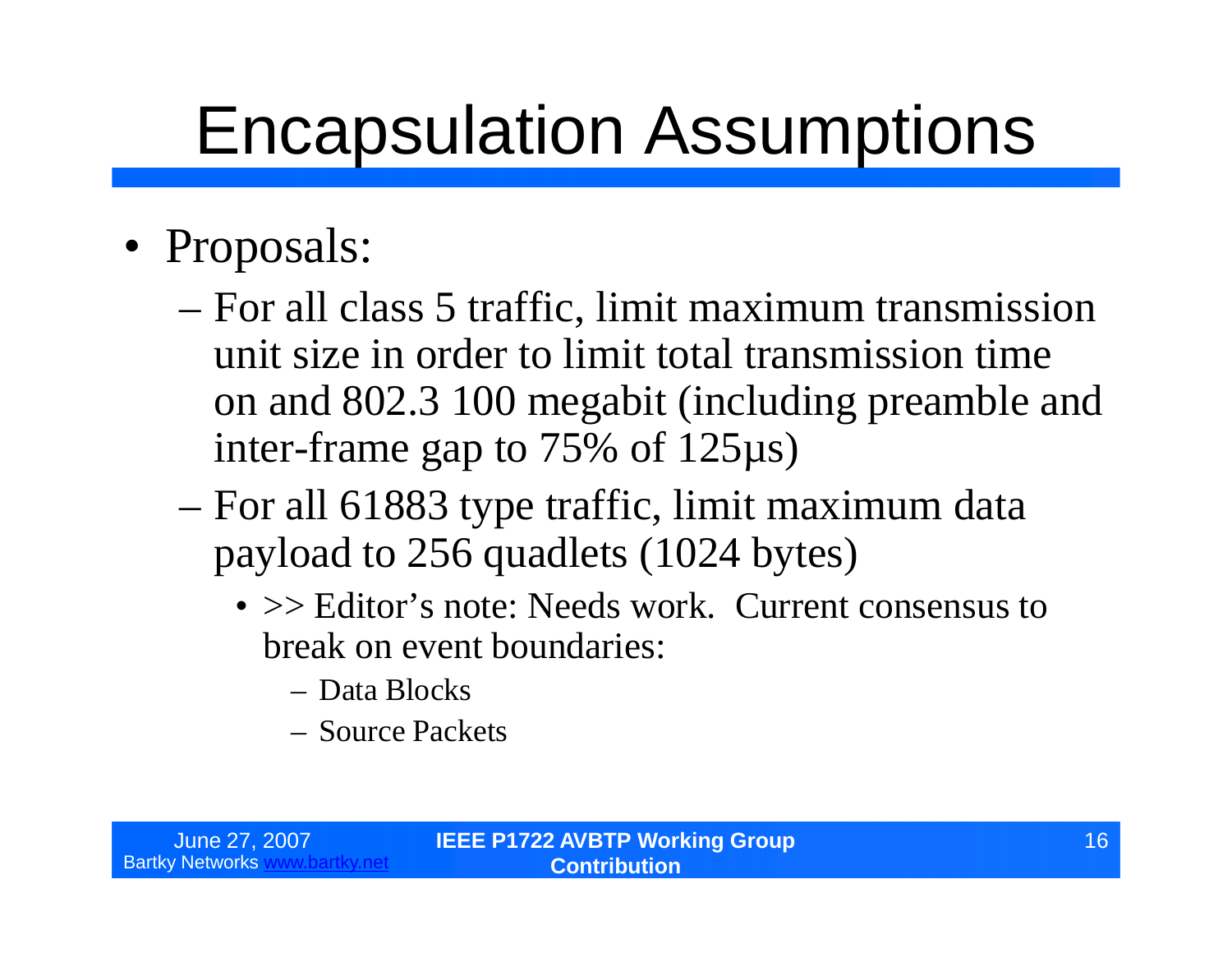- •Questions:
	- –Closed
		- Should we standardize the length field for all AVBTP formats?
			- –Consensus: No, all data after the subtype field shall be subtype dependent.
		- Is there other control traffic that will need other encapsulation options?
			- –*Consensus: Yes, 61883 over AVBTP will need one for stream control and one for AVC. See current encapsulation proposal for details. Other future protocols over AVBTP will need them as well.*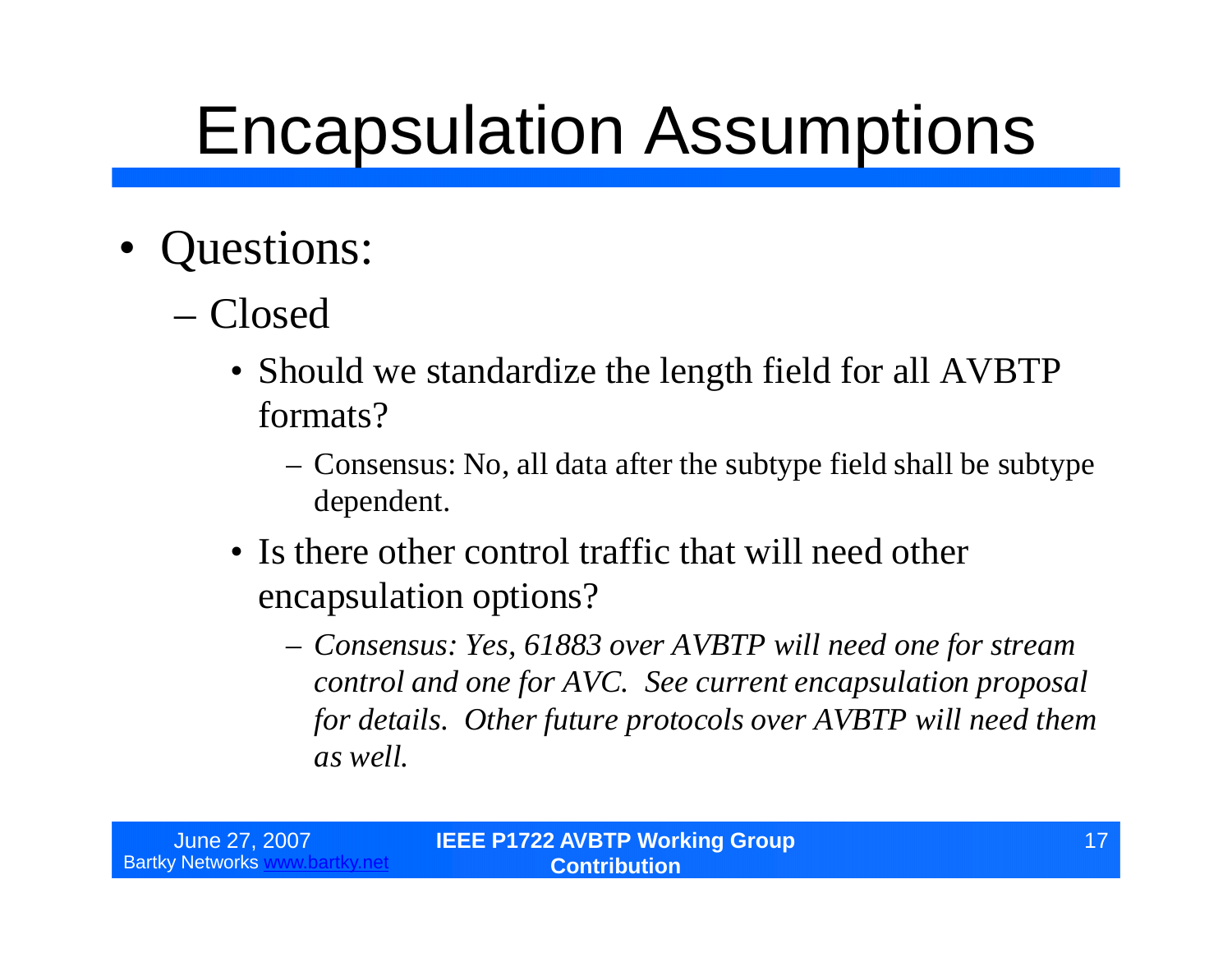- Work Items:
	- Need to come up with format to allow proprietary encapsulations (define subtype and any fields we deem necessary to ensure consistency)
		- $\gg$  Alan to come up with initial proposal for 64 bit Extended OUI and subtype of 0xFE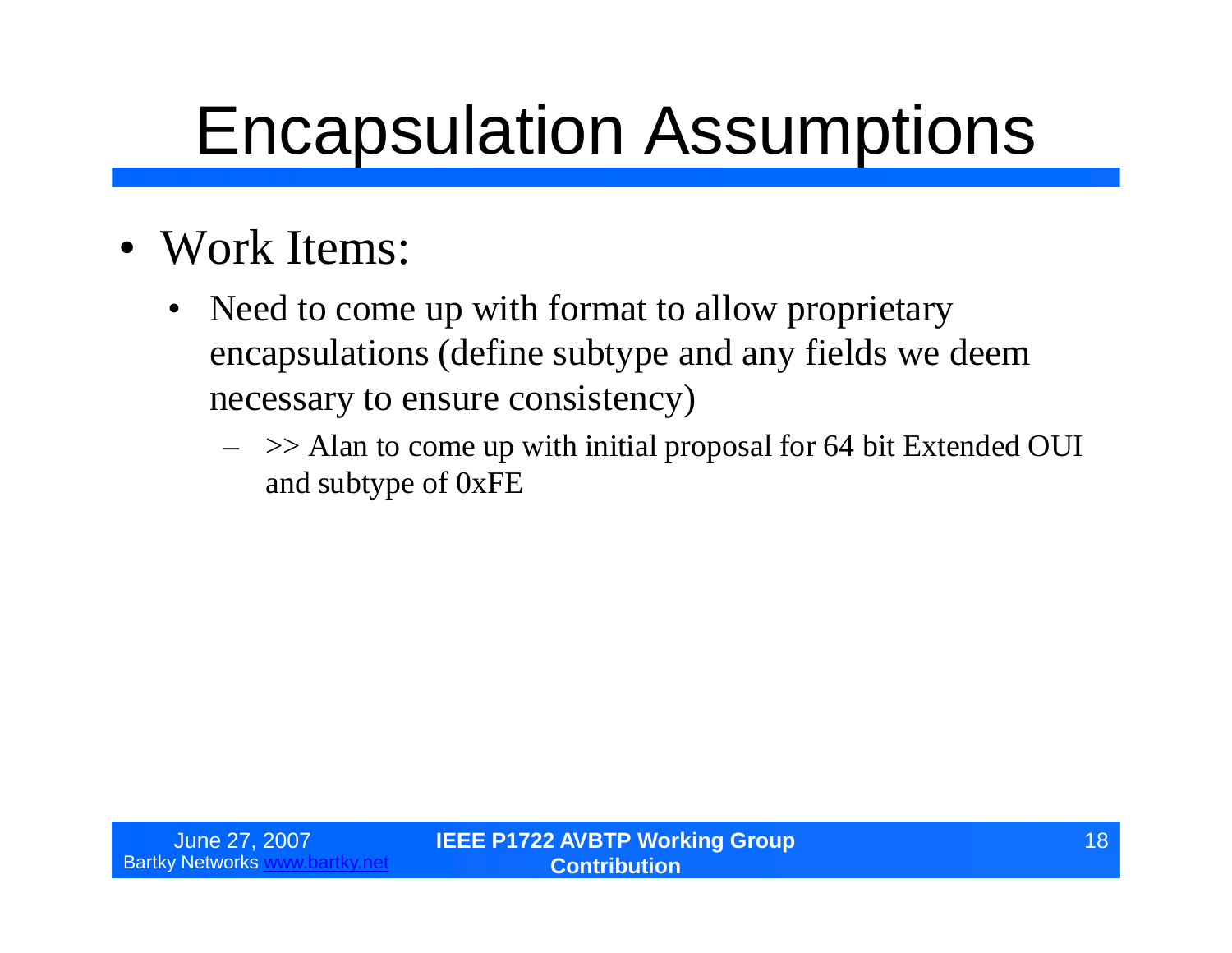#### Draft AVBTP packet

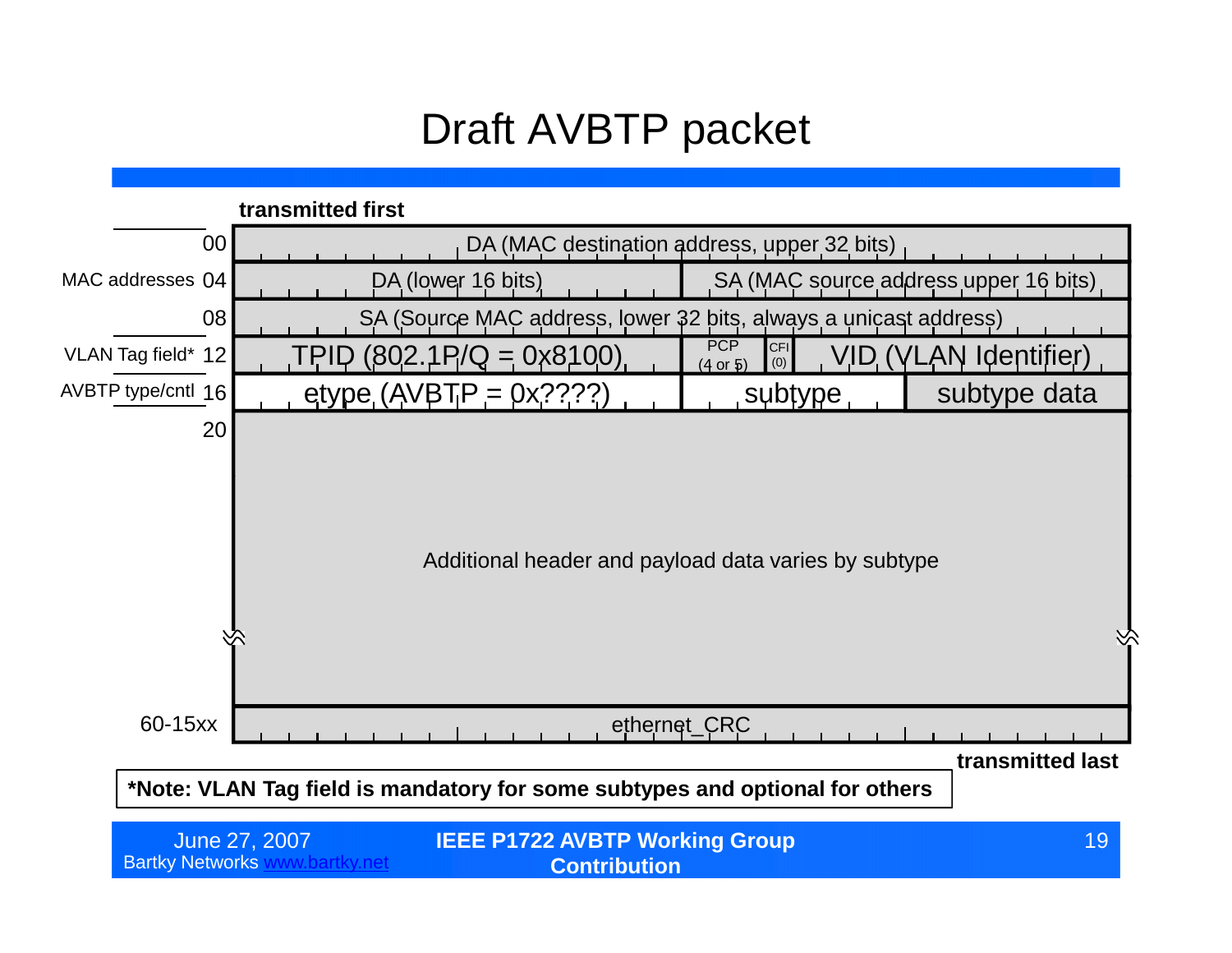#### Draft AVBTP Proprietary format



| June 27, 2007          |  |
|------------------------|--|
| <b>Bartky Networks</b> |  |

**IEEE P1722 AVBTP Working Group** June 27, 2007 20 **Contribution**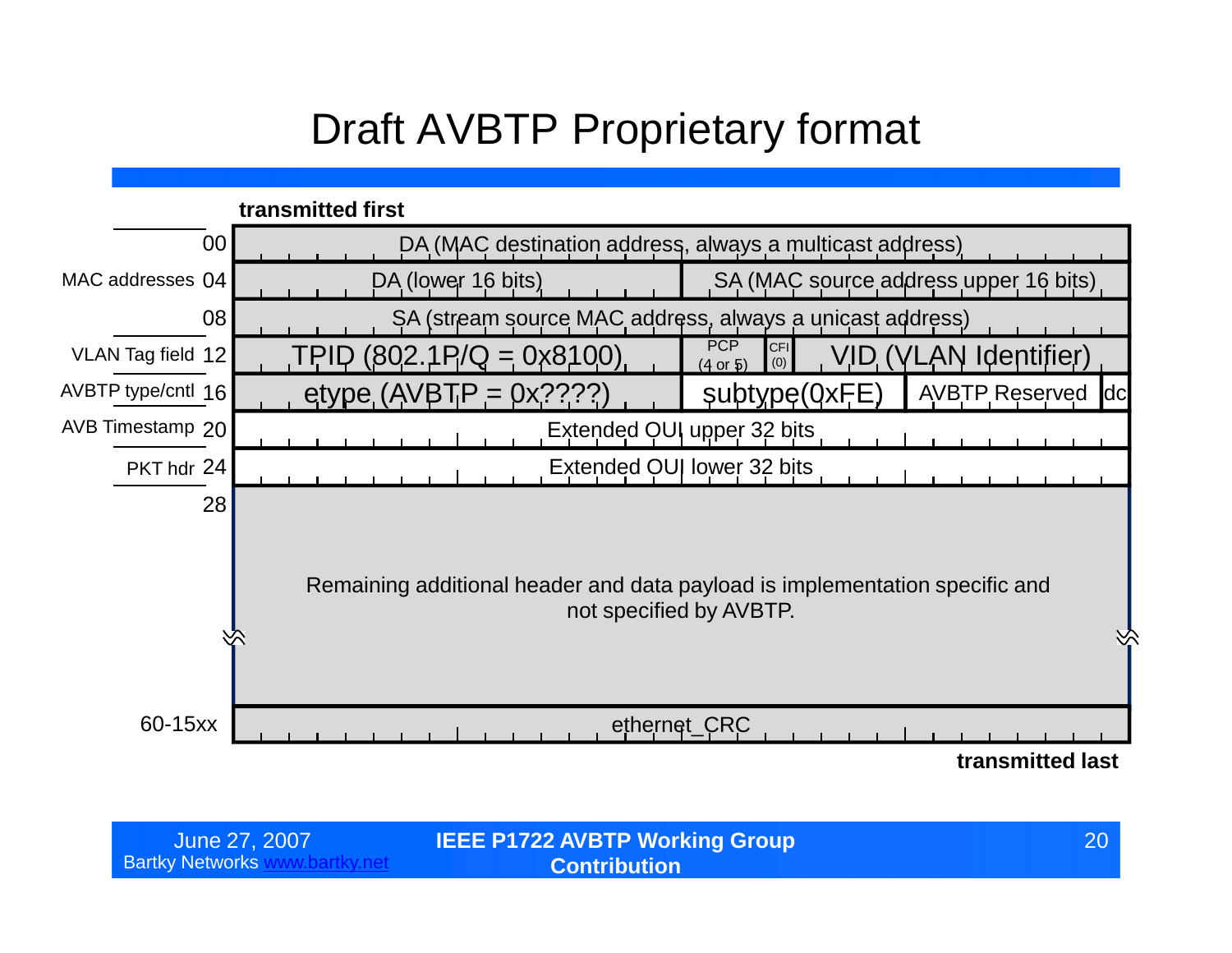#### Draft AVBTP Subtype 0, 61883/IIDC data packet



| June 27, 2007   | <b>IEEE P1722 AVBTP Working Group</b> |  |
|-----------------|---------------------------------------|--|
| <b>Networks</b> | <b>Contribution</b>                   |  |

**Bartky Networks**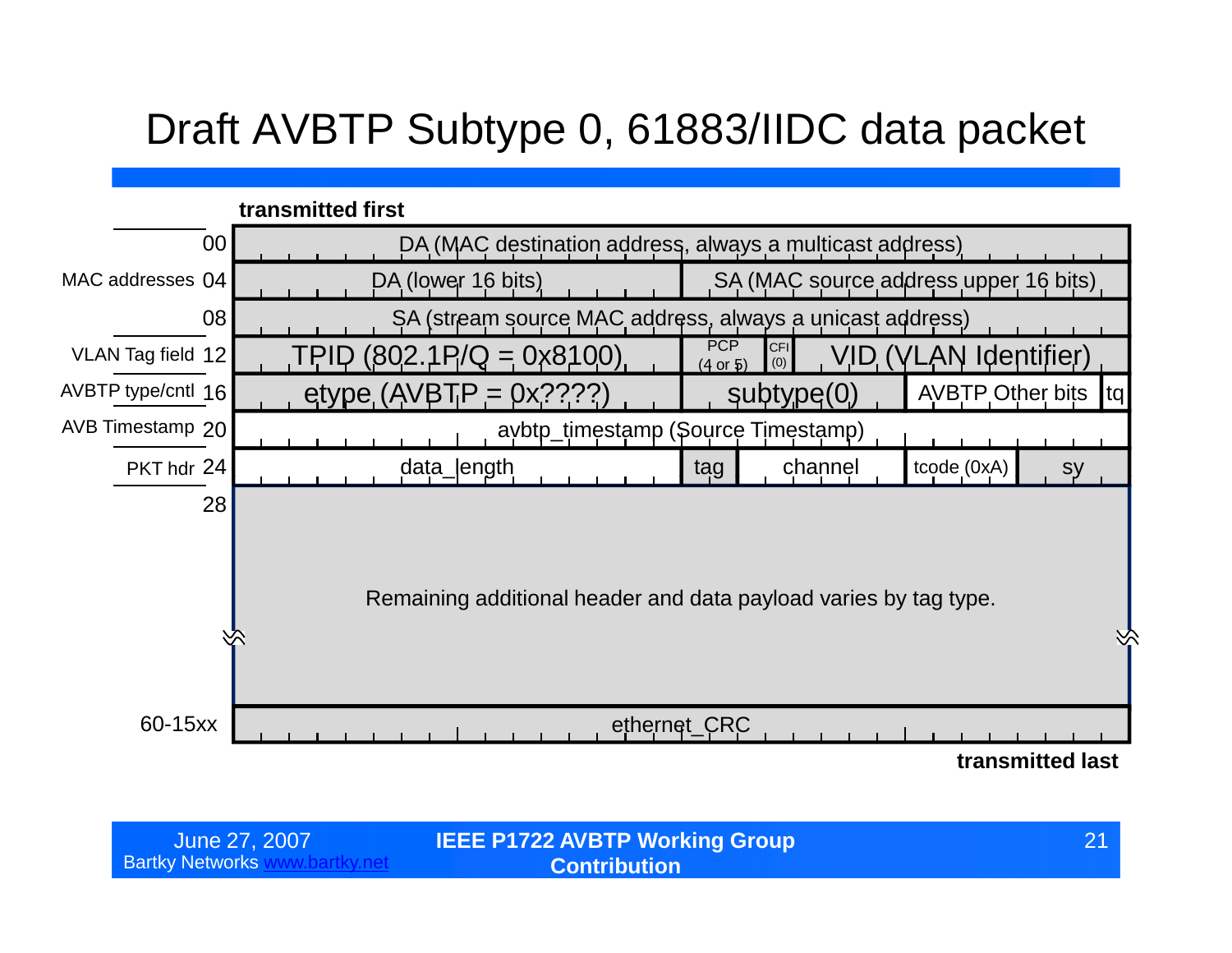#### Draft AVBTP IIDC Stream Data packet

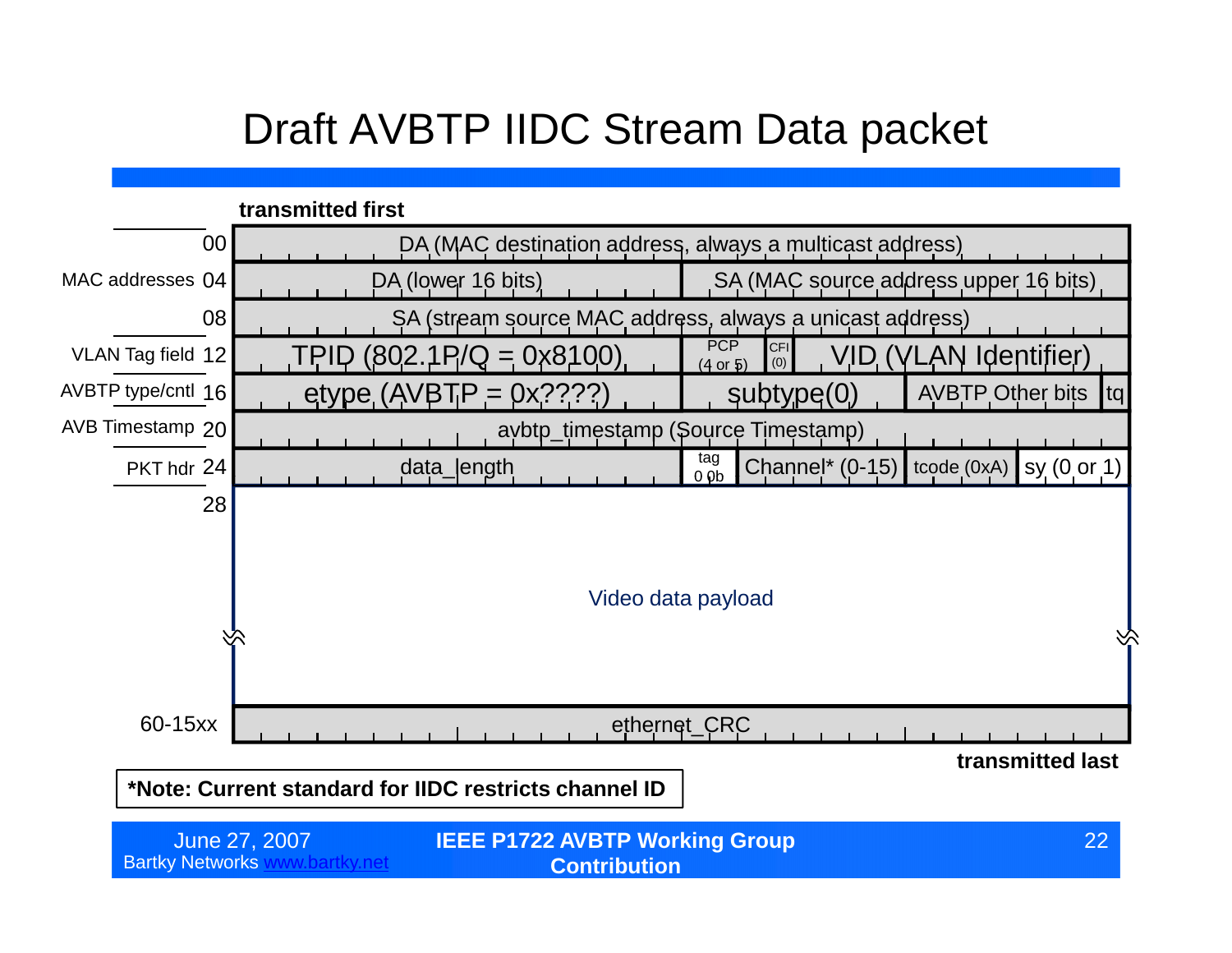#### Draft AVBTP CIP Stream Data packet, SPH(0)



| June 27, 2007          |  |
|------------------------|--|
| <b>Bartky Networks</b> |  |

**IEEE P1722 AVBTP Working Group** June 27, 2007 23 **Contribution**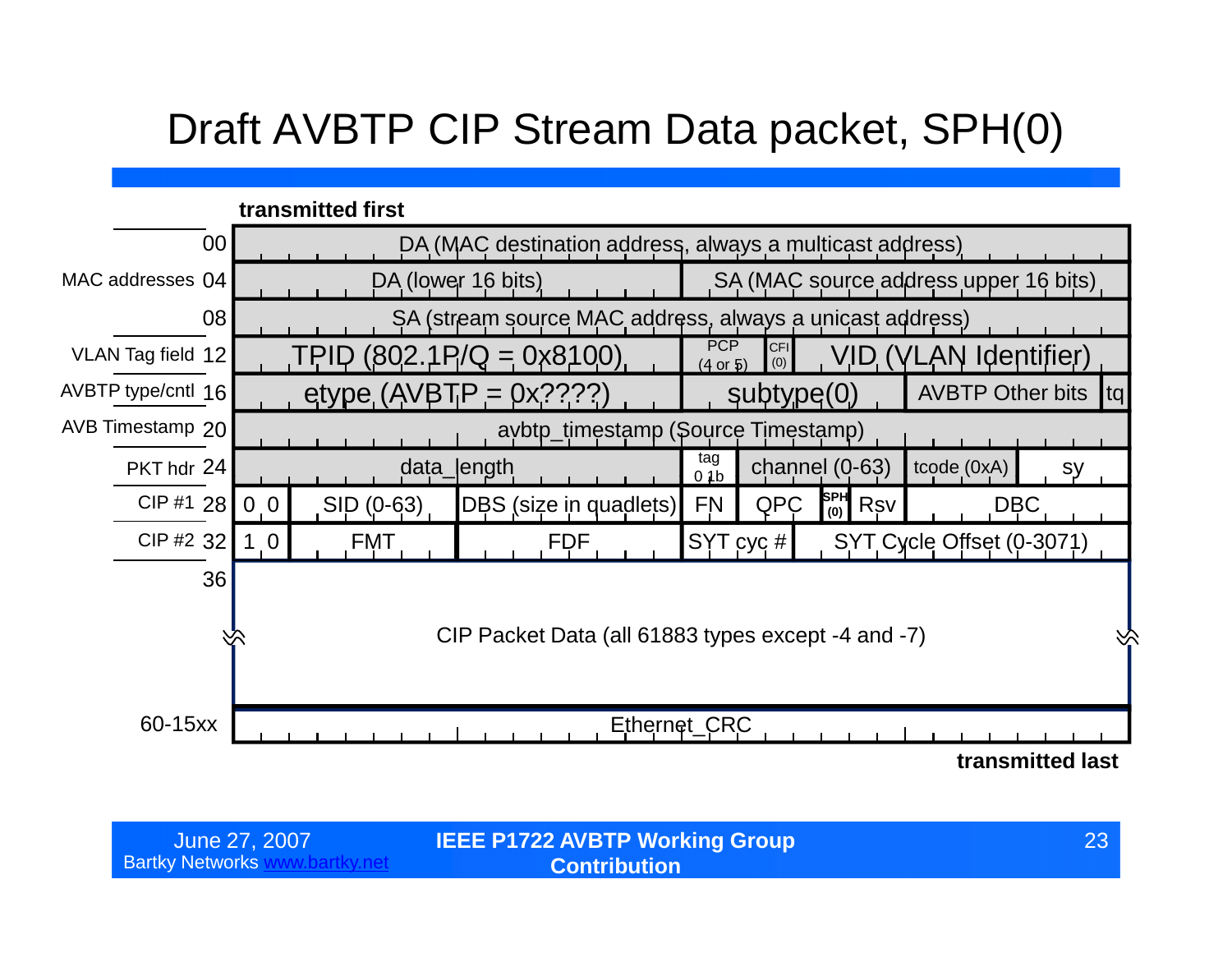#### Draft AVBTP CIP Stream Data packet, SPH(1)

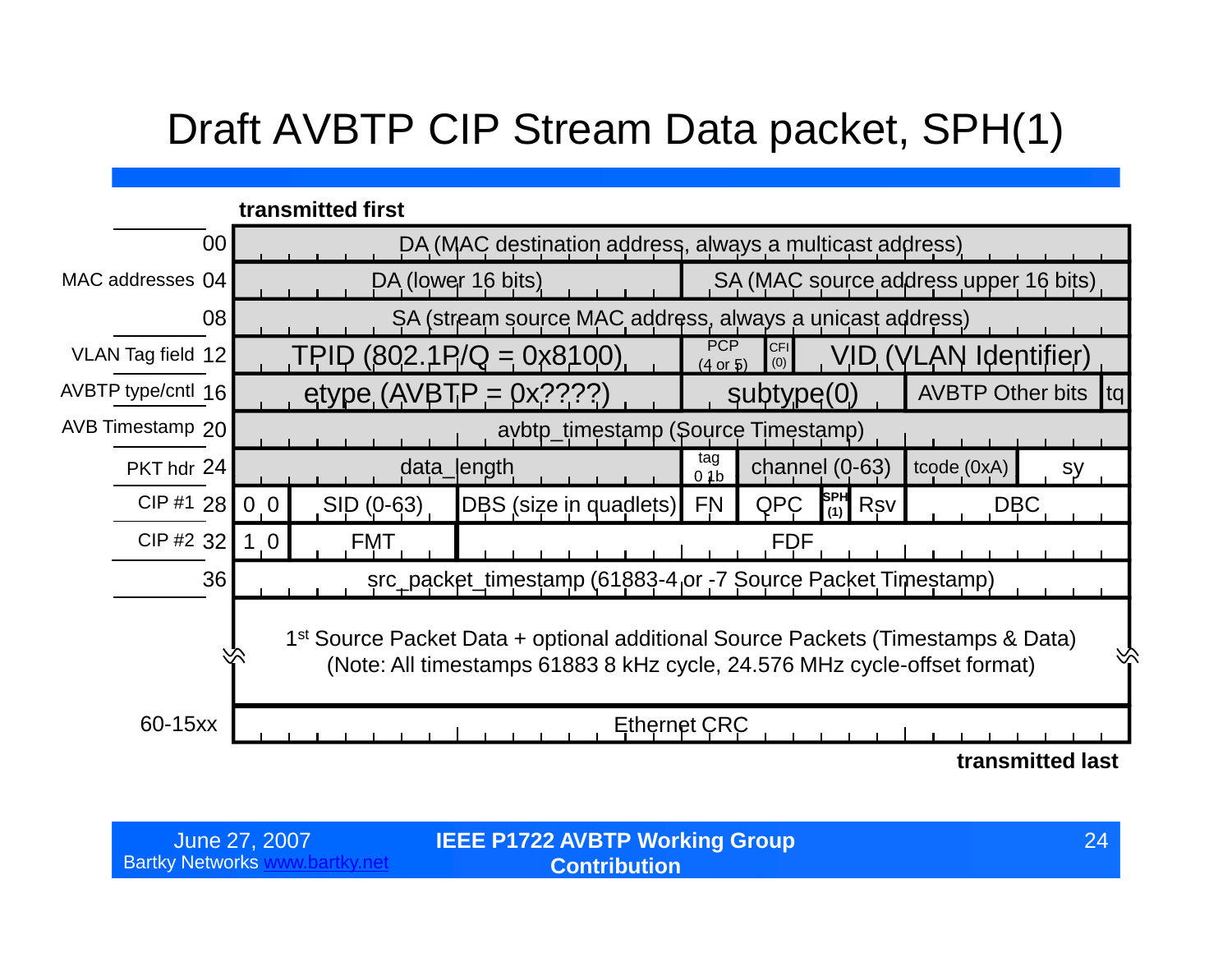#### Example Data Block Fragmentation

- Example fragmentation based on Data **Blocks**
- Use case, 61883-6, 192 kHz audio, 32 channels.
	- (24 samples per 8 kHz cycle) \* (4 bytes per sample)  $\hat{ }$  32 channels = 3072 total bytes contained in 24 Data Blocks each 32 quadlets long.
- Need to break into 3 Ethernet Frames
	- First Frame: F bit = 1, L bit = 0, DBC = 0, SYT field copied from source.
	- Middle Frame: F bit  $=0$ , L bit  $= 0$ , DBC  $= 8$ , SYT field set to all ones.
	- $-$  Last Frame: F bit = 0, L bit = 1, DBC = 16, SYT field set to all ones
- Reassembly if needed is straight forward:
	- DBS, DBC, SYT copied from packet with F bit  $= 1$ .
	- Length calculated by adding lengths of all fragments minus CIP headers of intermediate or last packets.
	- Lost fragments detected by sequence number mismatch (just like for normal streams)



Bartky Networks www.bartky.net

June 27, 2007 **IEEE P1722 AVBTP Working Group Contribution**